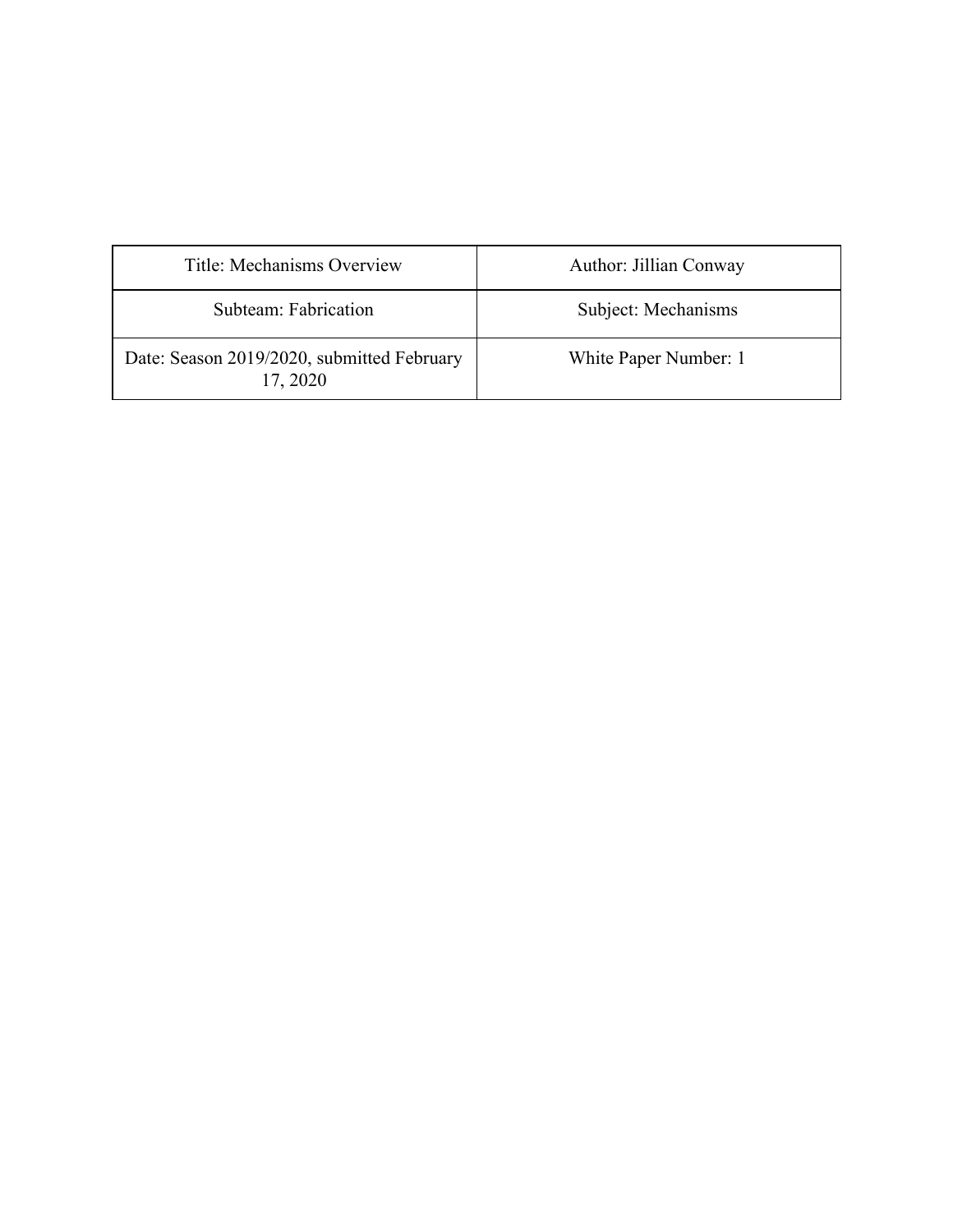#### **Abstract**

The purpose of this paper is to provide an overview of Mechanisms used in FRC in order to assist design and fabrication team members.

## **Drivetrain**

For the 2020 First Robotics competition season, Team 3176 Purple Precision chose a swerve drive train for the robot base frame or chassis. The benefits include more maneuverability (speed and control) and increased agility than the basic tank drive. The potential disadvantages are a more challenging build, limited push power, and uncertain control of the robot over uneven terrain. The team decided to build a CIM-in wheel or Midwest swerve drive instead of a coaxial swerve because the team members' possess limited knowledge of center coaxial shaft design.



CIM-in wheel or Midwest Swerve Drive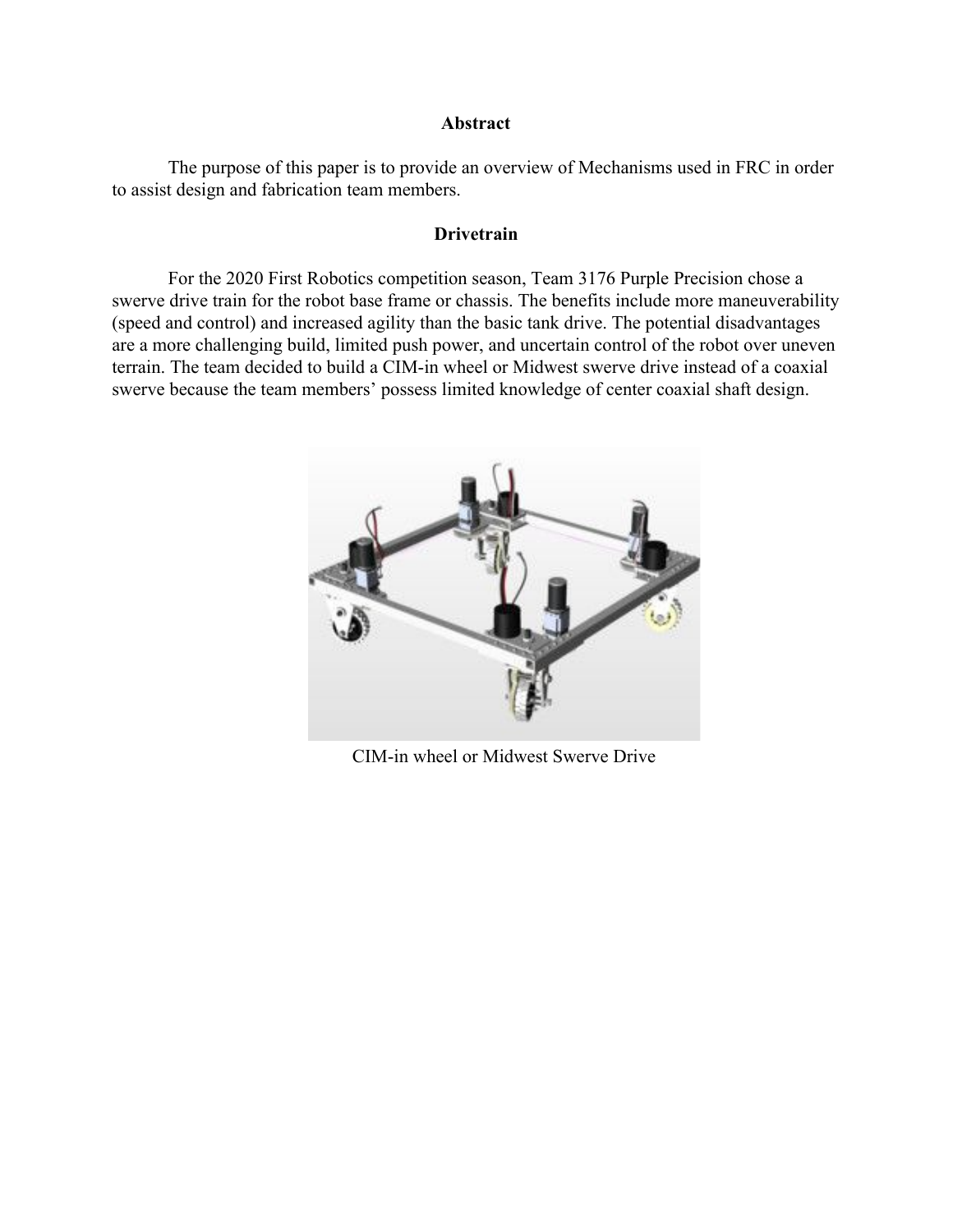#### **Basic Mechanism Joints**

After building the swerve drive train, Team 3176 will begin to attach various mechanisms to it based upon the tools needed for the robot to complete its tasks. Five basic mechanism joints exist: turning joint, sliding joint, rolling joint, roll-slide joint, and screw joint. If the relative motion between two links is a rotation, it is called a turning joint. If the relative motion is a translation, it is a sliding joint. The rolling joint has two links that roll on each other without sliding (think Spirograph), and the roll-slide joint has two links that are kept in contact by force closure with two points of contact on the joint. Furthermore, the relative motion between the links in a screw joint is a combined turning and translating motion.



Gear Joint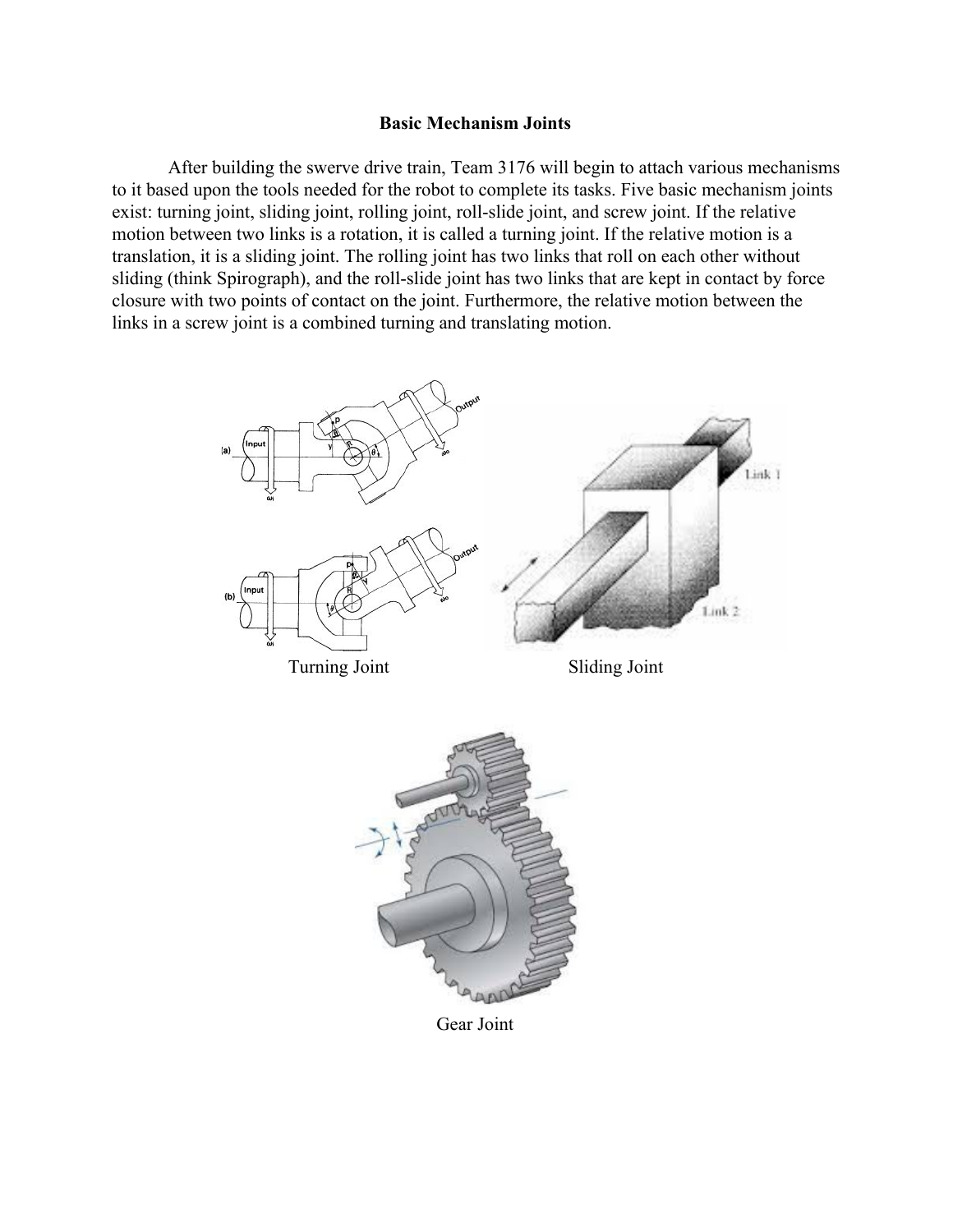# **Types of Manipulators**

One or more joints or combination of joints will create the skeleton of mechanisms to be attached to the chassis/drivetrain. For example, manipulators can be attached and are mechanisms that manipulate materials without the operator touching it. An example would be the robotic arm. Manipulators include plows, scoops, and friction grabbers. If one of the robot's tasks is to move objects without picking them up, a plow comes in handy because it applies a single force to the side of the object. If the robot needs to elevate and carry an object, a scoop can be created to apply force underneath the object. Then, the object can be lifted or lowered, and gravity will keep the object in place. A friction grabber is helpful when objects need to be manipulated securely and with more control. It applies force to the object in two or more places. The pinching claw and the roller claw are two examples of friction grabbers. A pinching claw should not be used if the object is required to be thrown by the robot. The advantage of the pinching claw is it can be adjusted to grab many different shapes and sizes of objects. Roller claws use rotating wheels or rollers to pull in the object. The friction between the rolling wheels and the object holds the object in place. A roller claw can easily and quickly take hold of an object with no fine positioning required. Once the roller claw is turned on, the rollers pull in the object as soon as they touch it. In addition, the robot may be designed to include a combination of a scoop and a friction grabber; this mechanism is known as a top-jaw grabber. The stationary lower jaw uses normal force in an upward motion under the object; the top jaw presses down onto the object. Together, the lower and upper jaw keeps the object from moving side to side through frictional force. If a robot's design holds multiple objects at one time, the manipulator is called an Accumulator. However, the Team should consult the Game Manual to see if accumulators are allowed.



Friction Grabber **Accumulator**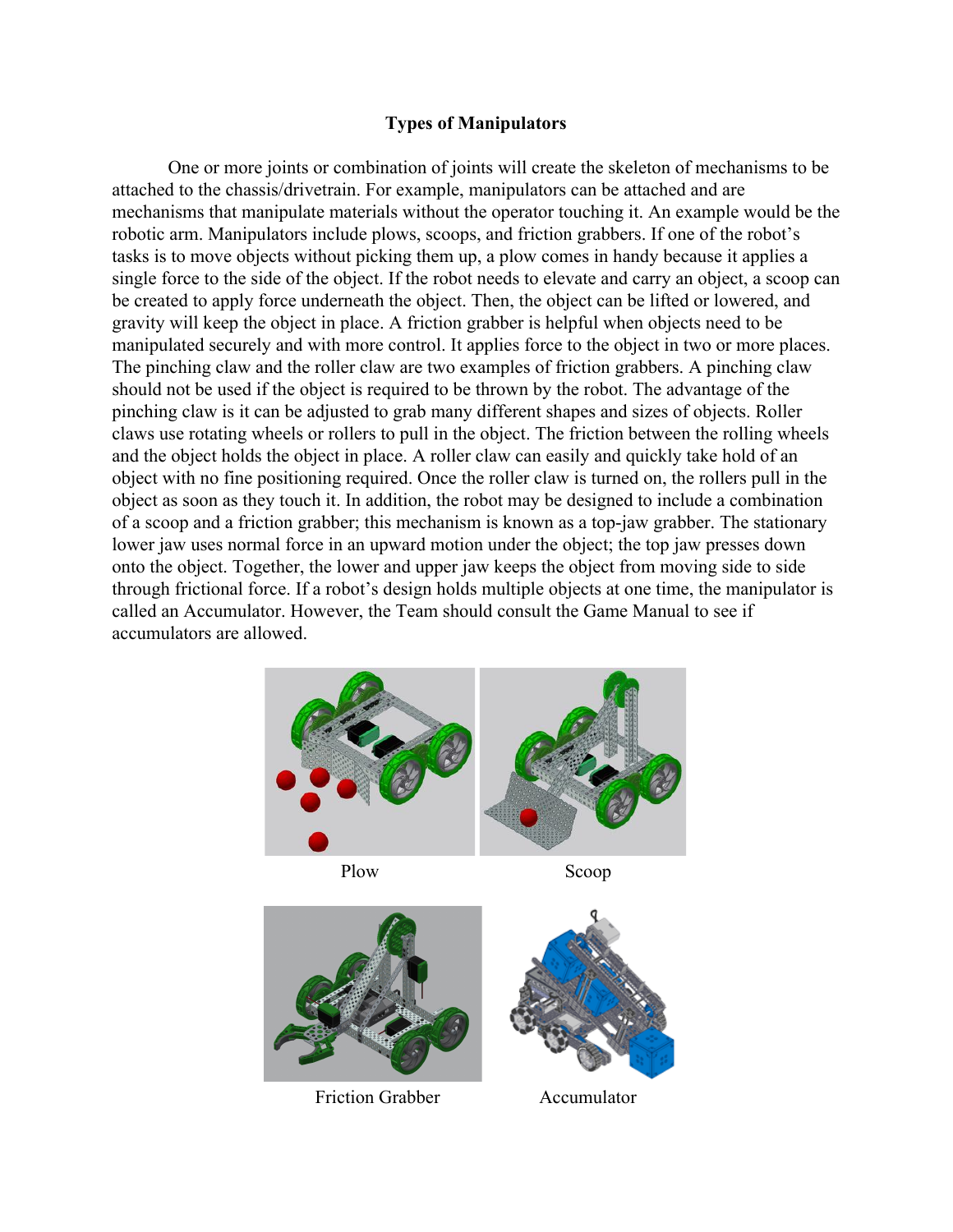### **Launchers**

Another useful mechanism is a launcher. Launchers are needed when robots must shoot objects upwards towards a target. Catapults and wheeled shooters are two examples. If a robot needs to launch many objects in a short period of time, a catapult might not be the best launcher because it takes time to reload. Catapults use a long lever arm to toss objects. Three types of catapults are pneumatic, spring-loaded, and motor-driven. Wheeled shooters are efficient at times when the robot is required to launch balls or frisbees.



## **Roller Intakes**

Roller intakes help a robot pick up (intake) objects on the floor. These objects can either be brought into the open spaces between the bumpers, over the bumpers, or into a claw. The roller intake should be wider than the object and should move at a fast enough speed to not slow down the robot.



Roller Intake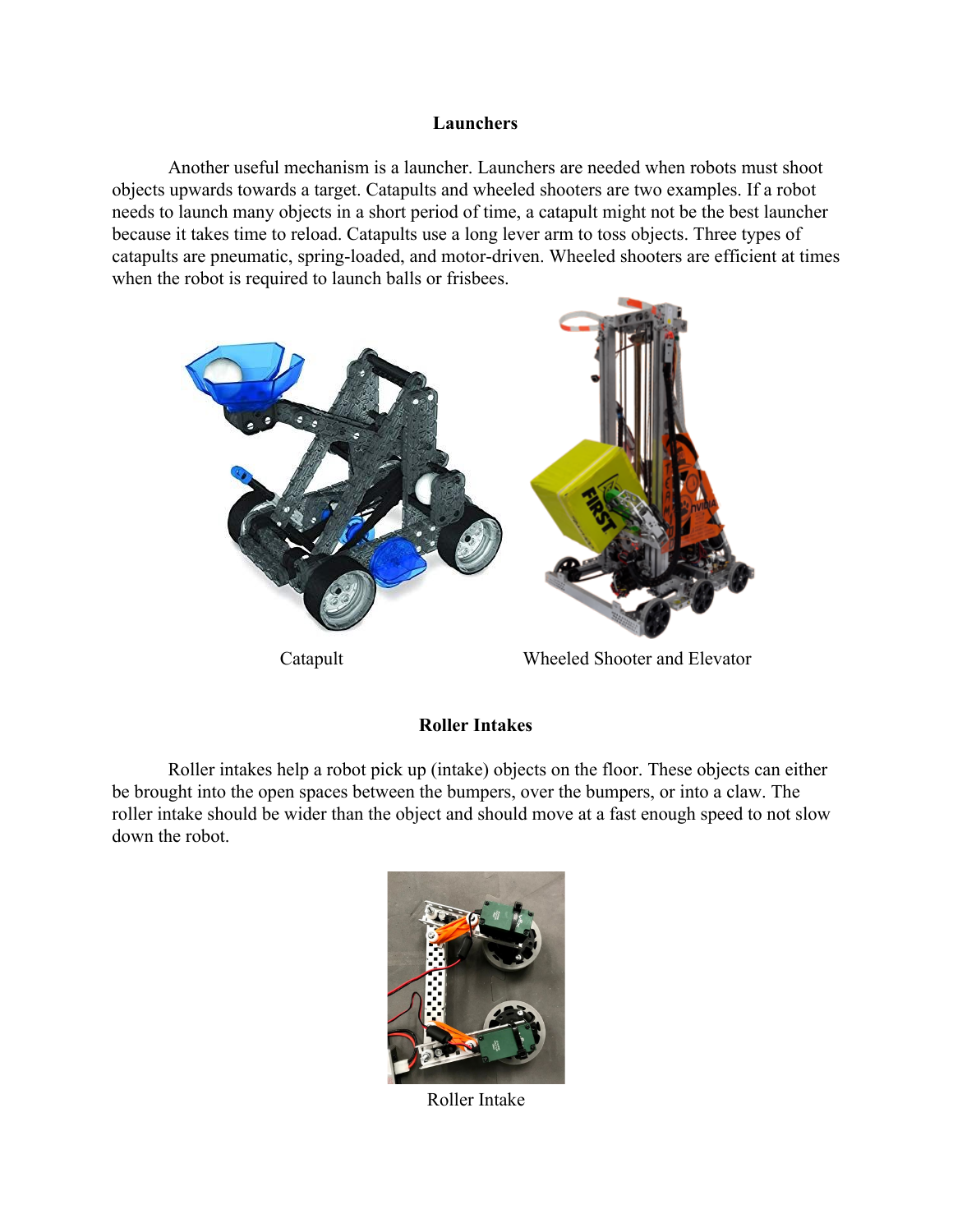# **Lifting Mechanisms**

In addition, lifting mechanisms may be incorporated into the robot when movement is needed to perform tasks or when an object needs to be lifted. The three basic types are rotating joints, elevators, and linkages. A rotating joint moves in an arc motion. An elevator uses linear motion to lift up an object. Additional mechanisms Team 3176 may consider are storage, winches, and brakes.



Four-Bar Linkage